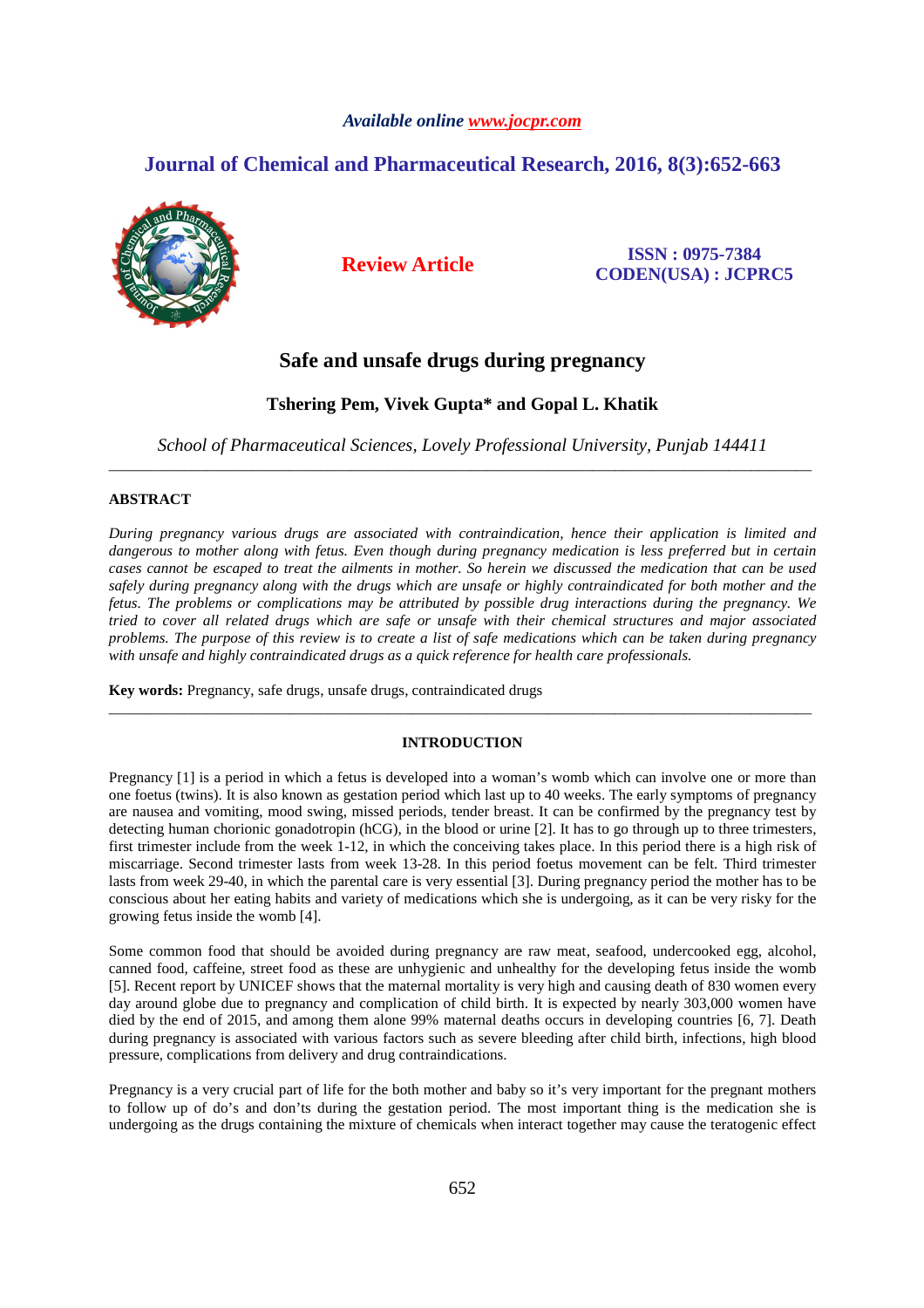to the baby. So it is very important for the health care professionals and pregnant woman to know which drugs can be taken and which should be avoided during this period therefore this review gives insight of the drugs which are safe and unsafe during pregnancy to increase the awareness [8,9].

\_\_\_\_\_\_\_\_\_\_\_\_\_\_\_\_\_\_\_\_\_\_\_\_\_\_\_\_\_\_\_\_\_\_\_\_\_\_\_\_\_\_\_\_\_\_\_\_\_\_\_\_\_\_\_\_\_\_\_\_\_\_\_\_\_\_\_\_\_\_\_\_\_\_\_\_\_\_

#### **2. DRUG INTERACTION**

Drug interaction is defined as an interaction between a drug and other substances (food/chemical/drug) which prohibits the function of the drug. It can either enhance or inhibits the effectiveness or the side effects of the drug, also it can create an adverse reactions or new side effect of the drugs. Those who are taking multiple medications for the long period of times are at risk, and the patient with renal and hepatic impairment are also at the risk for drug interaction. Similarly pregnant women are also at high danger of drug interactions [10].

Drug interaction can be either synergistic i.e. which increase the drugs effect or antagonistic which decrease the drugs effect. It can be drug-drug interaction or drug-food interaction. This interaction may be result of various processes like the alteration of pharmacokinetic and pharmacodynamic properties simultaneously. However during the first trimester of pregnancy all drugs should be avoided but due to certain cases of sickness, administration of drug is unavoidable. The transfer of drug occurs through the placenta during pregnancy through which the essentials nutrients required for the growth of fetus also pass through. It is also one of the barriers known as placental blood barrier. Fetus is more sensitive to drugs than mother since fetal hepatic enzymes function is less and rapidly growing fetal tissues are more susceptible to the effect. During gravidity period there is increase in plasma proteins which binds drugs poorly, resulting in more amount of free drug.

Drugs are teratogenic only at specific times during embryogenesis. Teratogenicity is a condition when any drug of chemical substance which produce deviations or abnormalities in the development of embryo. Therefore to avoid such problems it is very important to know which drugs should be prescribed during pregnancy. Food and drug administration of America enforce the rule for the categorization of the drug that is contraindicated during pregnancy so a classification has been carried out as following [5].

Category A: Controlled studies show no risk or find no evidence of harm.

Category B: Animal studies show no risk, but there are no controlled studies on pregnant women.

Category C: Animal studies have shown risk to the fetus, there are no controlled studies in women, or studies in women and animals are not available.

Category X: Studies in animals or human beings have demonstrated fetal abnormalities, or there is evidence of fetal risk. The drug is contraindicated in women who are or may become pregnant.

Category N: FDA has not yet specified the drug in this category.

# **3. DRUGS DURING PREGNANCY**

Pregnancy can affect the effectiveness of medication. During pregnancy the blood volume increases and also the kidney and heart workload increases. Medication during pregnancy is important for reason like diabetes, seizures, depression, anxiety, and other medical conditions. Also some in common discomforts such as heartburn, morning sickness or headaches. During pregnancy the transfer of drugs occur through placenta via simple diffusion, facilitated diffusion, activated transport and pinocytosis and depends upon following factors:

1. Physicochemical nature of drug: Drugs having MW less than 400 cross the placental barrier faster and very easily.

2. Role of placental tissue: During pregnancy placental thickness decreases while surface area increases. However the permeability is not affected.

3. Placental blood barrier: The rate of passage of drugs across the placenta depends upon the maternal and fetal placental flow [11, 12].

### **3.1 Safe drugs**

There are various drugs which are safer and can be used for the treatment of ailment during pregnancy, such drug discussed below and showed in table 1.

# **3.1.1 Analgesic drugs**

Analgesic drugs are used to combat the pain. Paracetamol, pethidine, Indomethacin, allopurinol are frequently used analgesics which are considered safe during pregnancy (Figure 1).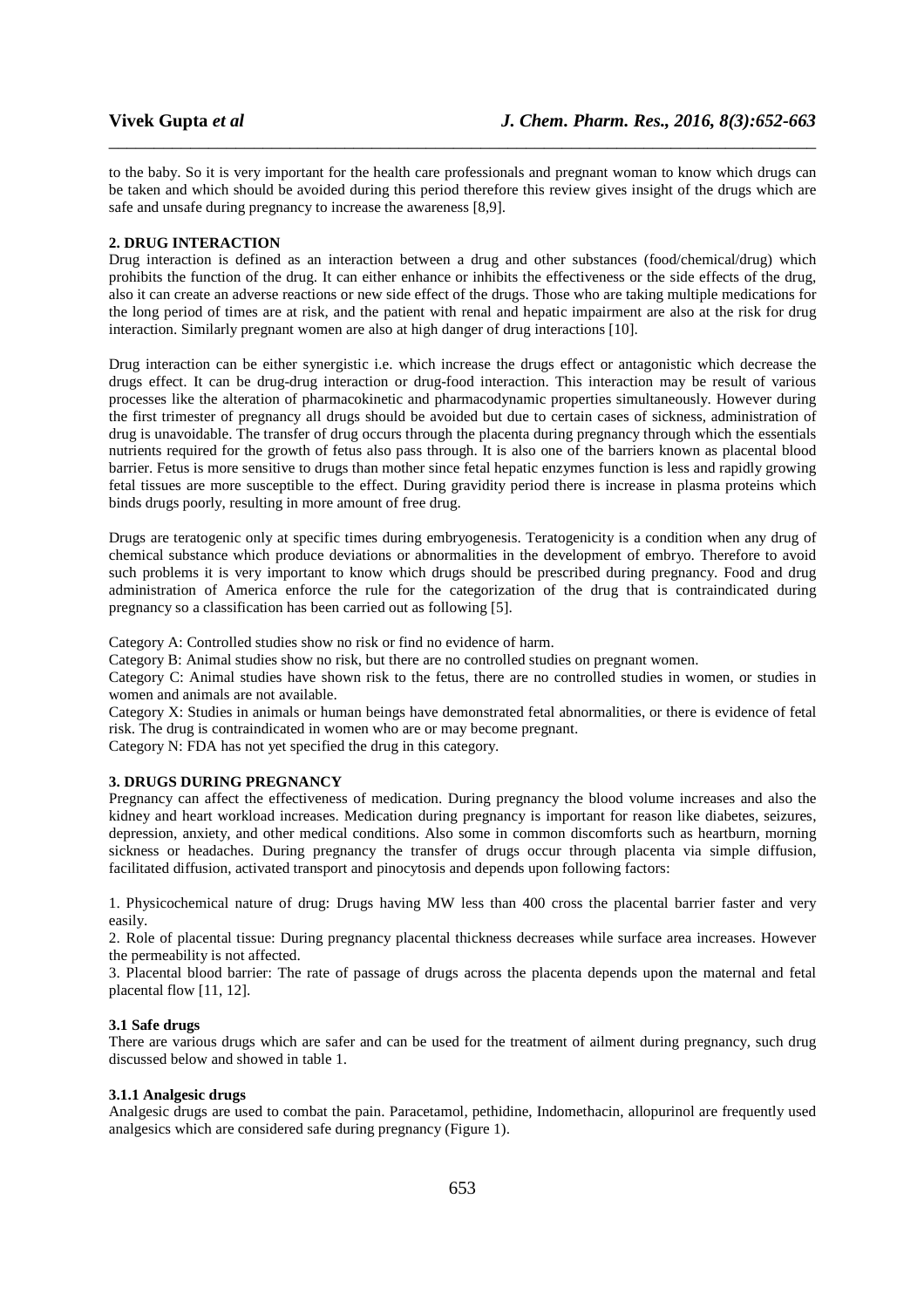**Paracetamol (Acetaminophen) (1):** Acetaminophen has been considered as a safer drug for pregnant women to reduce fever and alleviate pain than other NSAIDS drugs such as aspirin, ibuprofen. It was found that there is no fetal abnormality which was observed in the studies performed in rats, rabbits, dogs at up to 10 times the human dose. But pregnant woman who use pain reliever maybe at higher risk for asthma, behaviour problems and attention deficit disorder according to preliminary research [11,13].

\_\_\_\_\_\_\_\_\_\_\_\_\_\_\_\_\_\_\_\_\_\_\_\_\_\_\_\_\_\_\_\_\_\_\_\_\_\_\_\_\_\_\_\_\_\_\_\_\_\_\_\_\_\_\_\_\_\_\_\_\_\_\_\_\_\_\_\_\_\_\_\_\_\_\_\_\_\_

**Pethidine (Meperidine) (2):** This drug crosses the placental barrier and causes delayed respiration in new born which can be reversed by using naloxone. It is a safe narcotic analgesic which is given at the first stage of labor (6-8 hours before delivery) [11].

**Indomethacin (3):** It is the best agent during pregnancy as it doesn't have any fetal and maternal effects. It is use to treat chronic arthritis and connective tissue disorder [11, 13].

**Allorpurinol (4)**: It doesn't have any effect on fetus. It reduces uric acid in the body and is used to treat gout and kidney stones [5, 11, 13].



#### **3.1.2 Gastro-intestinal agents**

GI drugs frequently used during pregnancy to avoid digestion related complications as well as motion sickness. There are few GI drugs which are safe in use during pregnancy shown in figure 2.

**Laxative:** These agents are used in patient suffering from constipation. So far no teratogenic or adverse fetal effects are reported of these agents. But its frequent use must be avoided during pregnancy as it interferes with the absorption of fat soluble vitamin [11, 14].

**Anti-emetics:** These are the agent which inhibits vomiting. These agents are proven safe for use by pregnant woman in the treatment of morning sickness which is the most common problem during the first trimester. Drugs like doxylamine (**5**) and pyridoxine are given in combination for morning sickness [5, 11, 13].

**Anti-diarrheal**: These agents are used to treat diarrhoea. Kaolin along with pectin is medicinally used as an adsorbent, the chances of abnormalities in the fetus is not there. Dicyclomine (**6**) is the safest drug during pregnancy as an anti-spasmodic and has no teratogenic effect [14, 15].



**Figure 2: GIT drugs safe in pregnancy** 

### **3.1.3 Antiasthmatic Agents**

During pregnancy only few antiasthamatic drugs are safe which includes ephedrine, aminophylline and terbutaline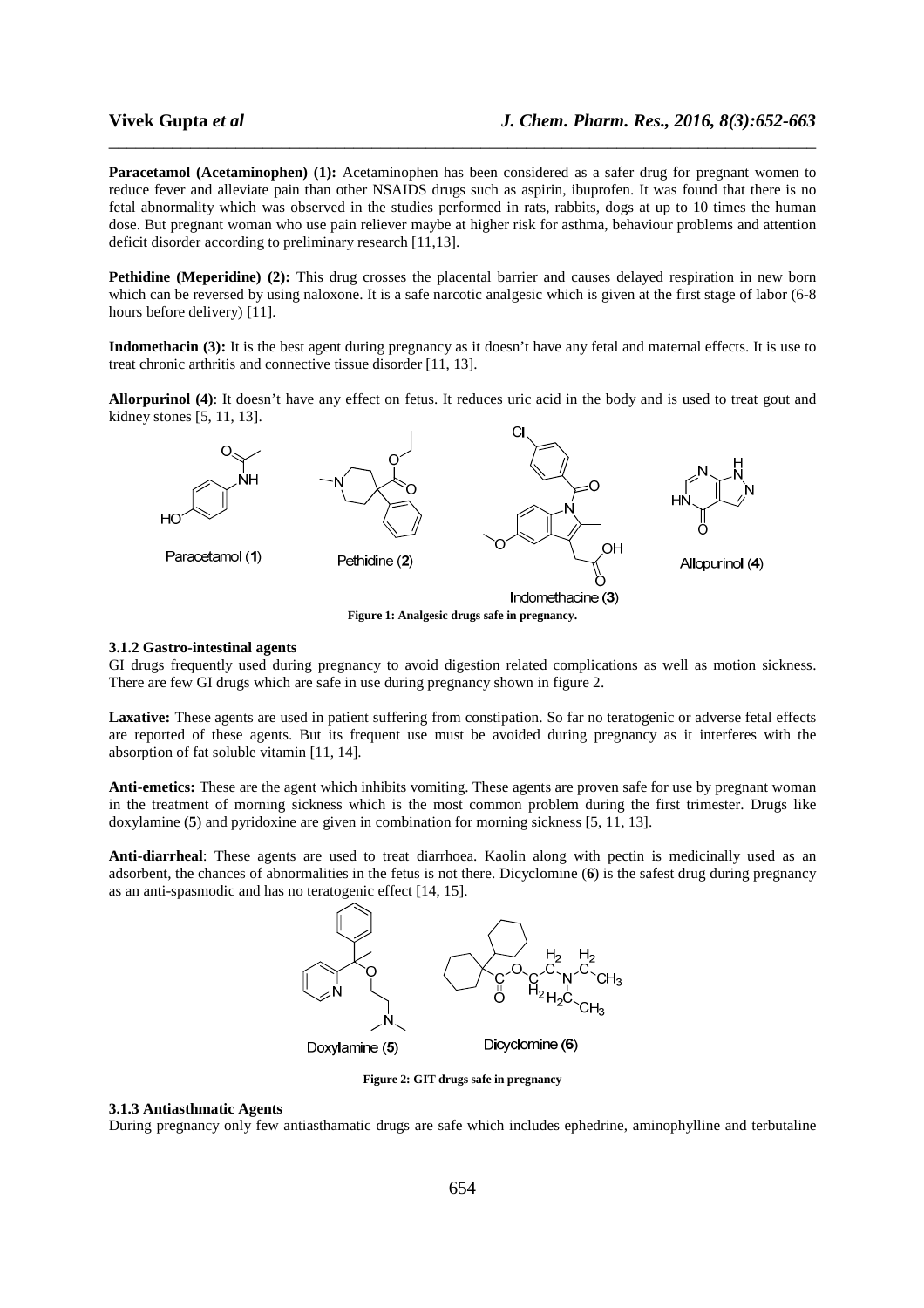#### (Figure 3).

**Ephedrine (7):** It is a sympathomimetic agent which causes the constriction of the blood vessels and widening of the bronchial passages and use to relieve asthma and hay fever. It is a safe sympathomimetic agent with rapid onset of action [11].

\_\_\_\_\_\_\_\_\_\_\_\_\_\_\_\_\_\_\_\_\_\_\_\_\_\_\_\_\_\_\_\_\_\_\_\_\_\_\_\_\_\_\_\_\_\_\_\_\_\_\_\_\_\_\_\_\_\_\_\_\_\_\_\_\_\_\_\_\_\_\_\_\_\_\_\_\_\_

**Aminophylline (8):** It has also no adverse and teratogenic effect and it decreases the respiratory distress in premature infants. It is indicated for bronchial asthma and is non toxic

**Terbutaline (9):** It is used to treat the chronic bronchial asthma. It is also use to inhibit uterine activity in second and third trimester and to manage premature labor and does not show any adverse effect [16].



**Figure 3: Anti-asthmatic drugs safe in pregnancy** 

#### **3.1.4 Antihypertensive agents**

The safer antihypertensive drugs such as methyldopa, hydralazine and lidocaine as discussed below (Figure 4).

**Methyldopa (10):** It is an anti hypertensive drugs of first choice in hypertension during pregnancy. It crosses the placenta but does not affect the uterine blood flow and fetus. It decreases the fetal wastage, increases the birth weight and length of gestation [11, 14].

**Hydralazine (11):** It is present in foxglove plant. It is used as a cardiac stimulant used to treat congestive heart failure. It has been found no adverse effect on the fetus so considered as a safe drug during pregnancy.

**Lidocaine (12):** It also used in cardiac arrhythmia and it does not have any adverse effect on the fetus.



#### **3.1.5 Antitubercular Agent**

For the treatment of tuberculosis during pregnancy isoniazid is considered as safe (Figure 5).

**Isoniazid (13):** This drug is used to treat tuberculosis infection. It does not have any adverse affect on the fetus, and with combination of vitamin-B6, avoids fetal neural damage. Other drugs like ethambutol, rifampicin is also safe to use [8, 11].

### **3.1.6 Anticoagulants**

Heparin is known as anticoagulant and used as a safe drug during pregnancy to treat thrombotic disorders (Figure 5). **Heparin (14):** It is an anticoagulant which prevents the formation of blood clots. It is used to treat blood clots in arteries and veins. It is a drug of choice during pregnancy as it doesn't show any adverse effect on the fetus [11].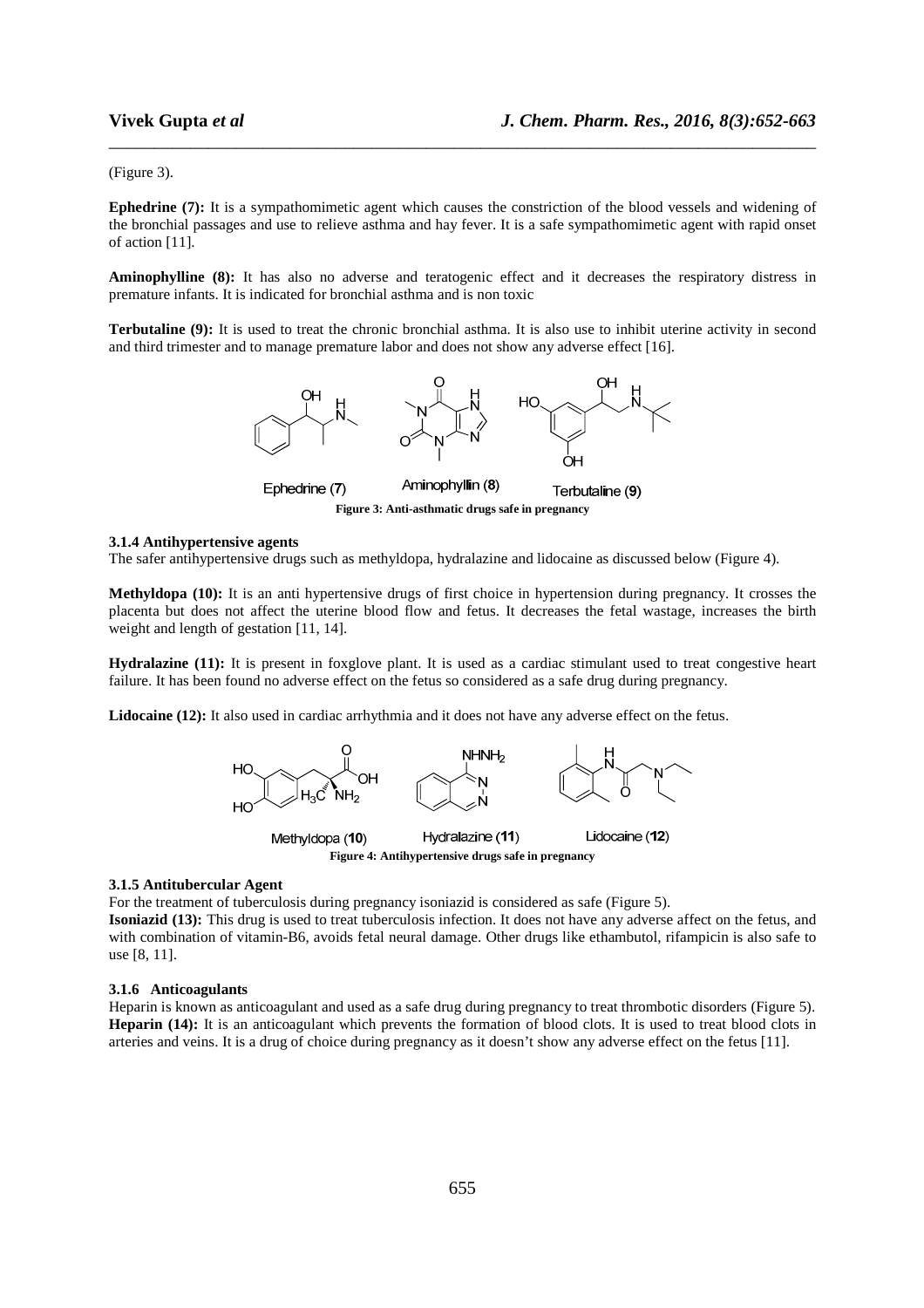

#### **3.1.7 Diuretics**

Diuretic are intended to use for increase in urination and commonly used to reduce the blood pressure in the hypertension condition (Figure 5).

**Furosemide (16):** It is a strong diuretic that is used in the treatment of edema. It does not show any toxic effects but can cause hyponatremia and hypokalemia in neonates. It can be used in other serious maternal illness like refractory hypertension when other drugs become unresponsive.

#### **3.1.8 Miscellaneous**

**Tetanus injection:** Injectable preparation is administered during second and third trimester of pregnancy to prevent tetanus.

**Pobenecid:** It is administered along with the penicillin and it is safe to be used during pregnancy.

**Calcium and Vitamin-D:** These can be safely given in the deficiency states and in accurate doses.

| S.<br>No. | Safe Drugs (in pregnancy)                                                          | <b>Function</b>                                                                                        | Side effects(in fetus)                                                                                                           |
|-----------|------------------------------------------------------------------------------------|--------------------------------------------------------------------------------------------------------|----------------------------------------------------------------------------------------------------------------------------------|
| 1.        | Analgesic<br>(paracetamol,<br>drugs<br>Indomethacin,<br>pethidine,<br>Allopurinol) | Analgesic, antipyretic, chronic arthritis<br>and connective tissue disorder, gout and<br>kidney stones | No fetal abnormalities, Administered at the first<br>stage of labor (6-8hrs before delivery)                                     |
| 2.        | Gastro-intestinal agent (laxative,<br>antiemetic, anti-diarrheal)                  | Benefits in constipation, Inhibit action<br>of emetics, diarrhea                                       | adverse effect, Treatment of<br>No teratogenic or<br>morning sickness during first trimester, Anti<br>spasmodic during pregnancy |
| 3.        | Antiasthmatic agent (Ephedrine,<br>Aminophylline, Terbutaline)                     | Asthma, hay fever, bronchial asthma,<br>Chronic asthma                                                 | No adverse effect and teratogenic effect                                                                                         |
| 4.        | Antihypertensive<br>agent<br>(Methyldopa,<br>Hydralazine,<br>Lidocaine)            | Hypertension, Congestive heart failure,<br>Cardiac arrhythmia                                          | Decrease fetal wastage, Increase birth weight and<br>length of gestation, No adverse effect                                      |
| 5.        | Anti tubercular agent (Isoniazid)                                                  | Tuberculosis infection treatment                                                                       | No adverse effect                                                                                                                |
| б.        | Anti-coagulants (heparin)                                                          | Anti coagulant action                                                                                  | Avoids feta neural damage                                                                                                        |
| 7.        | Diuretics (Furosemide)                                                             | Edema, maternal illness                                                                                | No adverse effect                                                                                                                |
| 8.        | Miscellaneous<br>drugs<br>(tetanus,<br>Pobenecid, calcium and vitamin<br>D)        | Antibiotics, Regulate the balance of salt                                                              | No adverse effect, Administered in second or third<br>trimester                                                                  |

**Table 1: A list of safe drug during pregnancy [17]** 

#### **3.2 Drugs Affiliated With Some Risk.**

Some of the drugs which are associated with risk during pregnancy and referred as unsafe drug as discussed below and below and showed in table 2.

#### **3.2.1 Anti asthmatic agent**

**Chromolyn sodium (17)**: It is used for the prophylaxis in bronchial asthma. It slows down the fetal growth if taken in large doses but does not have teratogenic effect [8, 11, 14].

**Corticosteroids (18):** Theses drug should be avoided during pregnancy as it has adverse effect like malformations and retardation of fetal growth.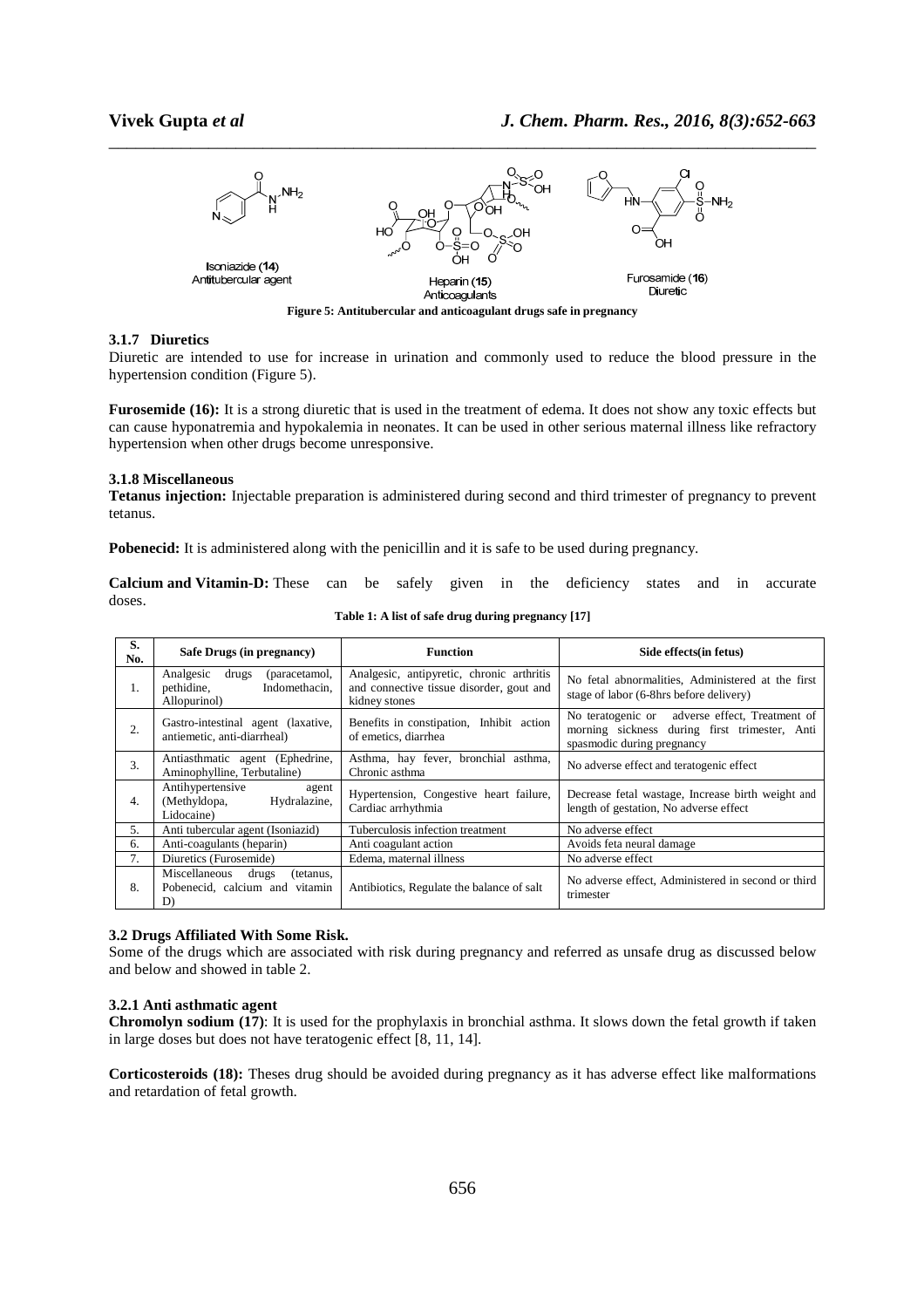

\_\_\_\_\_\_\_\_\_\_\_\_\_\_\_\_\_\_\_\_\_\_\_\_\_\_\_\_\_\_\_\_\_\_\_\_\_\_\_\_\_\_\_\_\_\_\_\_\_\_\_\_\_\_\_\_\_\_\_\_\_\_\_\_\_\_\_\_\_\_\_\_\_\_\_\_\_\_

#### **3.2.2 Gastrointestinal Agent**

**Antacid**: It is a substance which prevents and neutralizes stomach acidity and also relieves the heartburn. These are OTC drugs which are taken orally to relieve the acidity and heartburn. Antacids like aluminium hydroxide, sodium bicarbonate (Figure 7), magnesium trisilicate and calcium carbonate adversely affect the fetus so, they should be avoided [11,14].

Anti emetics: It is a substance that is effective against nausea and vomiting. It is mostly used in motion sickness. Some drugs like cyclizine (Figure 7), hydroxizine, trimethobenzamide and prochlorperazine in pregnancy did not shown good results.



**Figure 7. Unsafe gastrointestinal drugs during pregnancy** 

**H2 Blockers:** H2 receptor antagonist is the class of drugs that blocks the action of histamine on the parietal cell in the stomach which decreases the production of acid. Drugs like cimitidine (Figure 7) and ranitidine are given during pregnancy but their frequent use should be prohibited [11].

#### **3.2.3 Antimicrobial**

**Chloramphenicol (22):** It is an antibiotic which is useful in treatment of serious infections such as typhoid fever. It does not have any adverse affect but may cause 'grey baby syndrome' and reversible bone marrow when it is given just before the delivery (Figure 8).

**Nitrofurantoin (23)**: It is usually effective against the *E. Coli* infection such as urinary tract infection. Due to its haemolytic effect on the fetus it should be avoided (Figure 8).

**Sulphonamides (24):** This antibiotic is used against urinary tract infection. It should be avoided during third trimester, as they may be harmful for the fetus (Figure 8).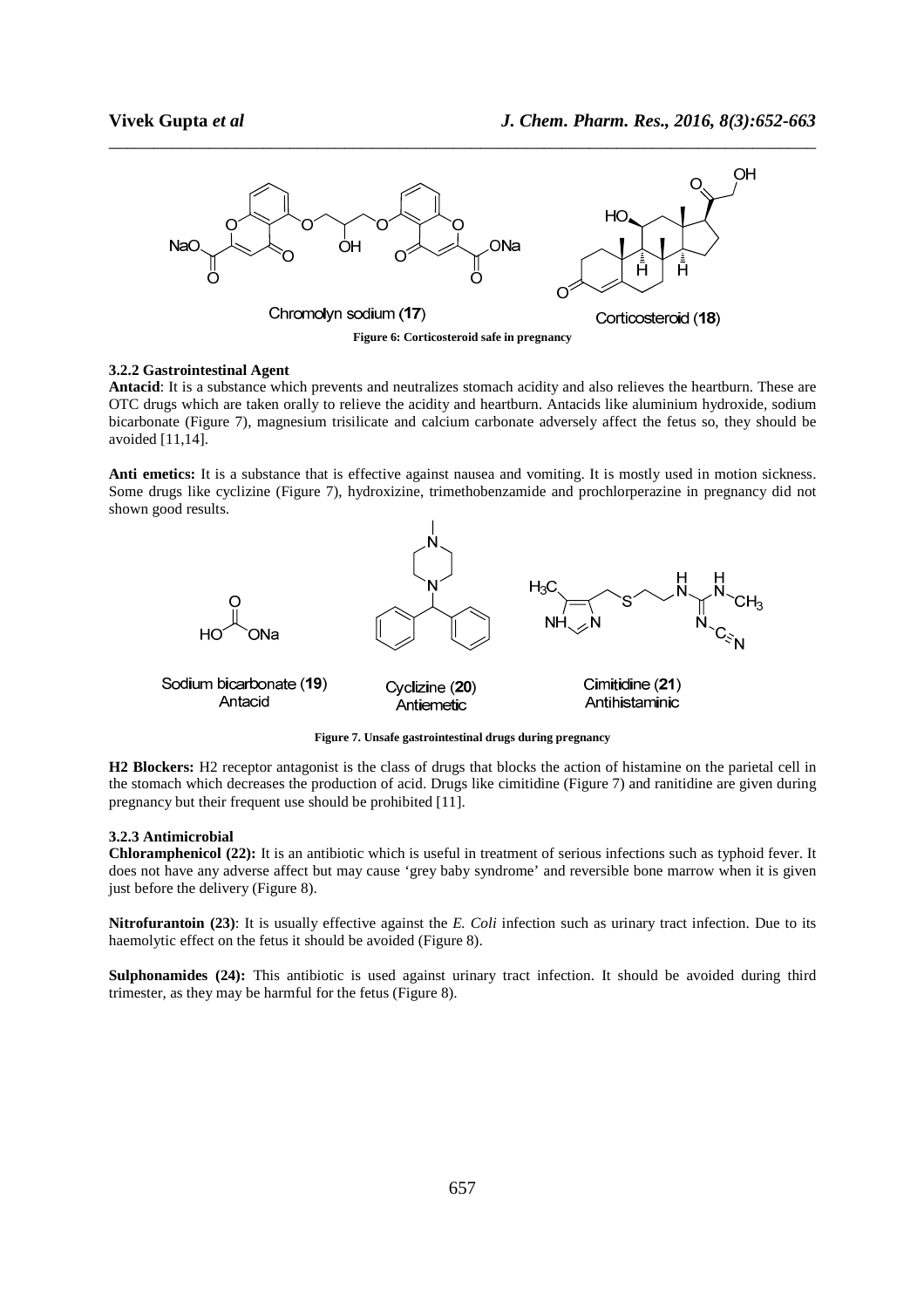

\_\_\_\_\_\_\_\_\_\_\_\_\_\_\_\_\_\_\_\_\_\_\_\_\_\_\_\_\_\_\_\_\_\_\_\_\_\_\_\_\_\_\_\_\_\_\_\_\_\_\_\_\_\_\_\_\_\_\_\_\_\_\_\_\_\_\_\_\_\_\_\_\_\_\_\_\_\_

**Figure 8. Unsafe antimicrobial drugs during pregnancy** 

### **3.2.4 Antitubercular Agent**

**Streptomycin (25)**: It is one form of oldest anti tubercular drug (Figure 9). It causes a minor effect to the fetus after crossing the placenta. It is mainly given to the patient resistant to rifampicin.



Streptomycin (25)  **Figure 9. Unsafe Antitubercular drugs during pregnancy**

#### **3.2.5 Antihypertensive Agents**

**Diazoxide (26)**: It is an anti hypertensive agent and used as a vasodilator in an acute hypertension or malignant hypertension. It can cause the damage to the fetus by producing the sudden decrease in the blood pressure (Figure 10).

**Captopril (27):** It is the first ACE inhibitor that was developed and used for the treatment of hypertension and congestive heart failure. It is given in the case when the other drug becomes ineffective (Figure 10).

## **3.2.6 Diuretics**

**Ethacrynic Acid (28):** This drug has been assigned in the pregnancy category B. it is not recommended for the treatment of edema or hypertension during pregnancy as a potent diuretic agent because it can induce maternal hypovolemia and decreased placental perfusion pressure. It is only an alternative agent to furosemide and the dose depends from patient to patient (Figure 10).



**Figure 10. Unsafe antihypertensive and diuretic drugs during pregnancy** 

#### **3.2.7 Cardiac Drug**

**Calcium Antagonist:** They are also known as calcium channel blockers which are used as anti- hypertensive drug. Drugs like verapamil (**29**) (Figure 11), nifedipine, diltiazem can be administered during pregnancy but checking of the fetus should be necessary.

#### **3.2.8 Antimalarial**

**Primaquine (30)**: It is an anti malarial agent use to treat malaria and pneumonia. This drug should be avoided during pregnancy as it cross the placenta and cause the haemolytic anaemia in neonates and also show the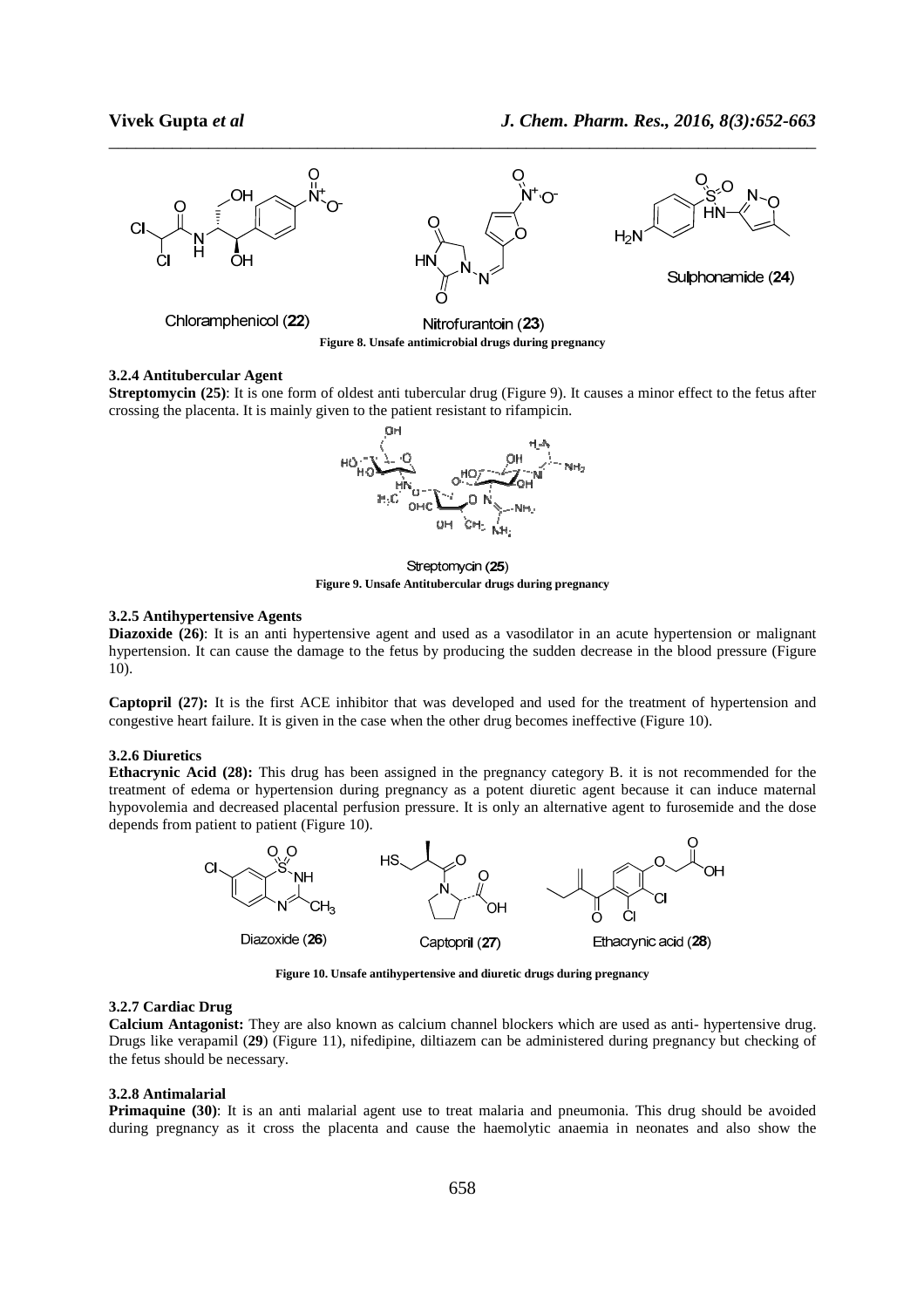pharmacological adverse effects (Figure 11).

#### **3.2.9 Analgesics**

**Salicylic acid (31) and Salicylates:** It is the drug that is used to relieve the pain. There are different classes of analgesic like NSAIDS, COX-2 inhibitors etc. Salicylates are class of NSAIDS where the different types of drugs are available (Figure 11). They are usually used in the treatment of arthritis and various pains. This drug should be completely avoided during the pregnancy as it has the potential to cause adverse effects to the fetus [8]. Examples of adverse effects are neonatal platelet dysfunction, decrease neonatal factor XII, respiratory syndrome and neonatal haemorrhages and decreased birth weight [11, 14].

\_\_\_\_\_\_\_\_\_\_\_\_\_\_\_\_\_\_\_\_\_\_\_\_\_\_\_\_\_\_\_\_\_\_\_\_\_\_\_\_\_\_\_\_\_\_\_\_\_\_\_\_\_\_\_\_\_\_\_\_\_\_\_\_\_\_\_\_\_\_\_\_\_\_\_\_\_\_



#### **3.2.10 Miscellaneous**

**Anticonvulsants:** These are the drug which prevents or reduces the seizures in various types of epilepsy. The pregnant women who is taking anti epileptic drug, should not take more than one antiepileptic drug as it can cause malformation and fetal abnormality such as congenital heart disease, neural tube defects, cleft lips and urogenital. Drugs like phenytoin (**32**) (Figure 11), phenobarbitone and sodium valporate are the ones which can likely to cause the malformations. So, these drugs should be avoided [11, 14].

| S.<br>No. | Unsafe Drugs (in pregnancy)                                                                                                                                                          | <b>Function</b>                                                        | Side effects (in fetus)                                                                   |
|-----------|--------------------------------------------------------------------------------------------------------------------------------------------------------------------------------------|------------------------------------------------------------------------|-------------------------------------------------------------------------------------------|
| Ι.        | Antiasthmatic agent (Chromolyn sodium, Corticosteroids)                                                                                                                              | bronchial<br>Prophylaxis<br>in<br>asthma                               | Slows down fetal growth<br>but no<br>teratogenic effect, Malformation and<br>retardation  |
| 2.        | (Antacid-aluminium<br>Gastrointestinal<br>hydroxide,<br>agent<br>sodium bicarbonate, anti-emetics, cyclizine, hydroxizine,<br>prochlorperazine, H2 blockers, cimitidine, ranitidine) | Relieve from stomach acidity,<br>Nausea and vomiting, Acid<br>reducer. | Adverse effect, Not good result<br>shown, Frequent use<br>should be<br>prohibited         |
| 3.        | Anti-microbial (chlorphenicol, nitrofurantoin, sulphonamide)                                                                                                                         | Relieve from Typhoid, UTI                                              | Grey baby syndrome, bone marrow<br>depression and haemolysis                              |
| 4.        | Antitubercular agent(Streptomycin)                                                                                                                                                   | Used in tuberculosis                                                   | crossing from<br>Minor effect after<br>placenta.                                          |
| 5.        | Antihypertensive drugs (Diazoxide, Captopril)                                                                                                                                        | in<br>Vasodilator,<br>used<br>hypertension                             | fetus by reducing<br>the<br>Damage to<br>BP.                                              |
| 6.        | Diuretics (Ethacrynic acid)                                                                                                                                                          | Edema and hypertension.                                                | Decrease placental perfusion.                                                             |
| 7.        | Cardiac drugs (Calcium antagonist-Verapamil, nifedipine)                                                                                                                             | Anti hypertensive drug.                                                | Safe but checking of fetus should<br>be necessary                                         |
| 8.        | Anti-malarial (Primaquine)                                                                                                                                                           | Malaria and pneumonia                                                  | Haemolytic anaemia in neonates and<br>adverse effect.                                     |
| 9.        | Analgesic (Salicylates)                                                                                                                                                              | Pain reliever                                                          | dysfunction,<br>Neonatal<br>platelet<br>decrease<br>haemorrhage<br>birth<br>and<br>weight |
| 10.       | Miscellaneous<br>Phenobarbitone.<br>sodium<br>(Phenytoin,<br>valporate)                                                                                                              | Reduce seizures in epilepsy                                            | <b>Malformations</b>                                                                      |

|  |  |  |  |  | Table 2: A list of unsafe drug during pregnancy |
|--|--|--|--|--|-------------------------------------------------|
|--|--|--|--|--|-------------------------------------------------|

#### **3.3 Drugs contraindicated in pregnancy**

Some of the drugs which are contraindicated during pregnancy as discussed below and showed in table 3.

**3.3.1 Anticoagulants:** As discussed above in the safe drugs under the anti-coagulant agent, it's a substance which prevents the formation of blood clots. Under this class only heparin is the safe drugs that can be taken during pregnancy. Drugs like warfarin (**33**) (Figure 12), and coumarin are not preferred during pregnancy as they can cause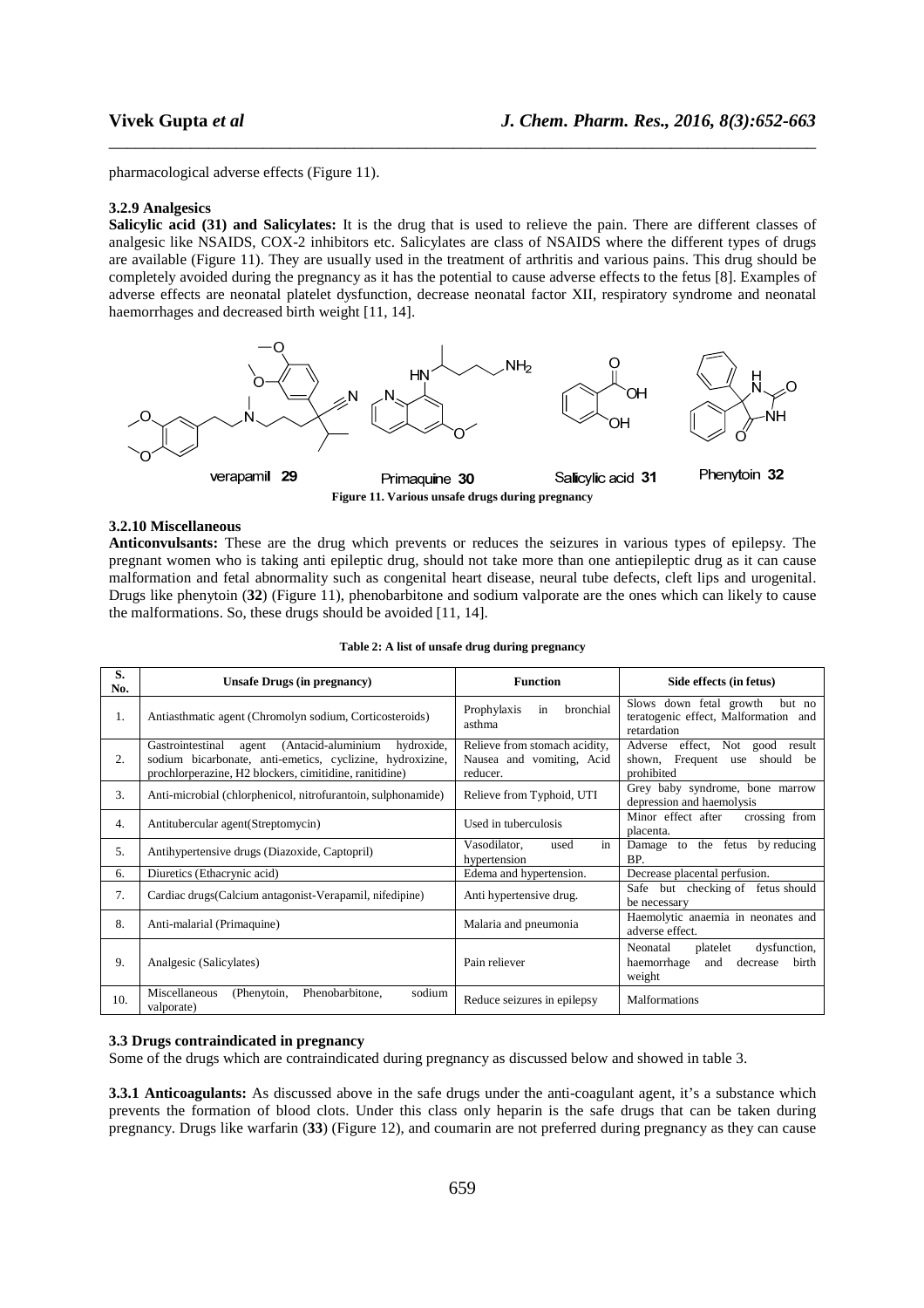congenital malformation and fetus can be mentally retarded. They can also cause eye abnormalities and haemorrhages [9, 11, 14].

\_\_\_\_\_\_\_\_\_\_\_\_\_\_\_\_\_\_\_\_\_\_\_\_\_\_\_\_\_\_\_\_\_\_\_\_\_\_\_\_\_\_\_\_\_\_\_\_\_\_\_\_\_\_\_\_\_\_\_\_\_\_\_\_\_\_\_\_\_\_\_\_\_\_\_\_\_\_

#### **3.3 .2 Analgesics**

**Colchicine (**34)**:** It has been found out that colchicines during pregnancy is not safe as it can cross the placenta and found out that it increase the risk of miscarriage and teratogenic effect. So, it should be strictly prohibited during pregnancy (Figure 12).



**Figure 12. Various contraindicated drugs during pregnancy** 

#### **3.3 .3 Antitubercular agent**

**Pyrizinamide (35):** This drug is used to treat tuberculosis but it is not prescribed during pregnancy as it is excreted in the milk and also seen to have an adverse affect on the liver (Figure 12).

**Ethinoamide (36):** This drug crosses the placenta and due to its toxicity, it should not used in pregnancy (Figure 12).

#### **3.3 .4 Gastro-intestinal agent**

Laxative: Laxatives are agent which is used in the constipation. Laxative like castor oil, dibasic sodium phosphate (**37**) (Figure 13), magnesium salts, should be avoided because of the possibility of stimulating the premature uterine contraction. It can also cross the placenta and there is a chance of malformation.

**Atropine (38):** It is a naturally occurring belladonna alkaloid. It crosses the placenta and cause tachycardia, urinary retention and hyperthermia in neonates. Hence it should not be prescribed in pregnancy (Figure 13).



#### **3.3 .5 Antihypertensive agent**

**Reserpine (39):** It is used in the treatment of chronic hypertension. It has shown adverse effects during pregnancy. It is responsible for producing watery discharges and may even cause death of neonates (Figure 13).

**Nitroprusside (40):** It can cause acute hypotension in fetus and may lead to death. So it should be avoided during pregnancy (Figure 13).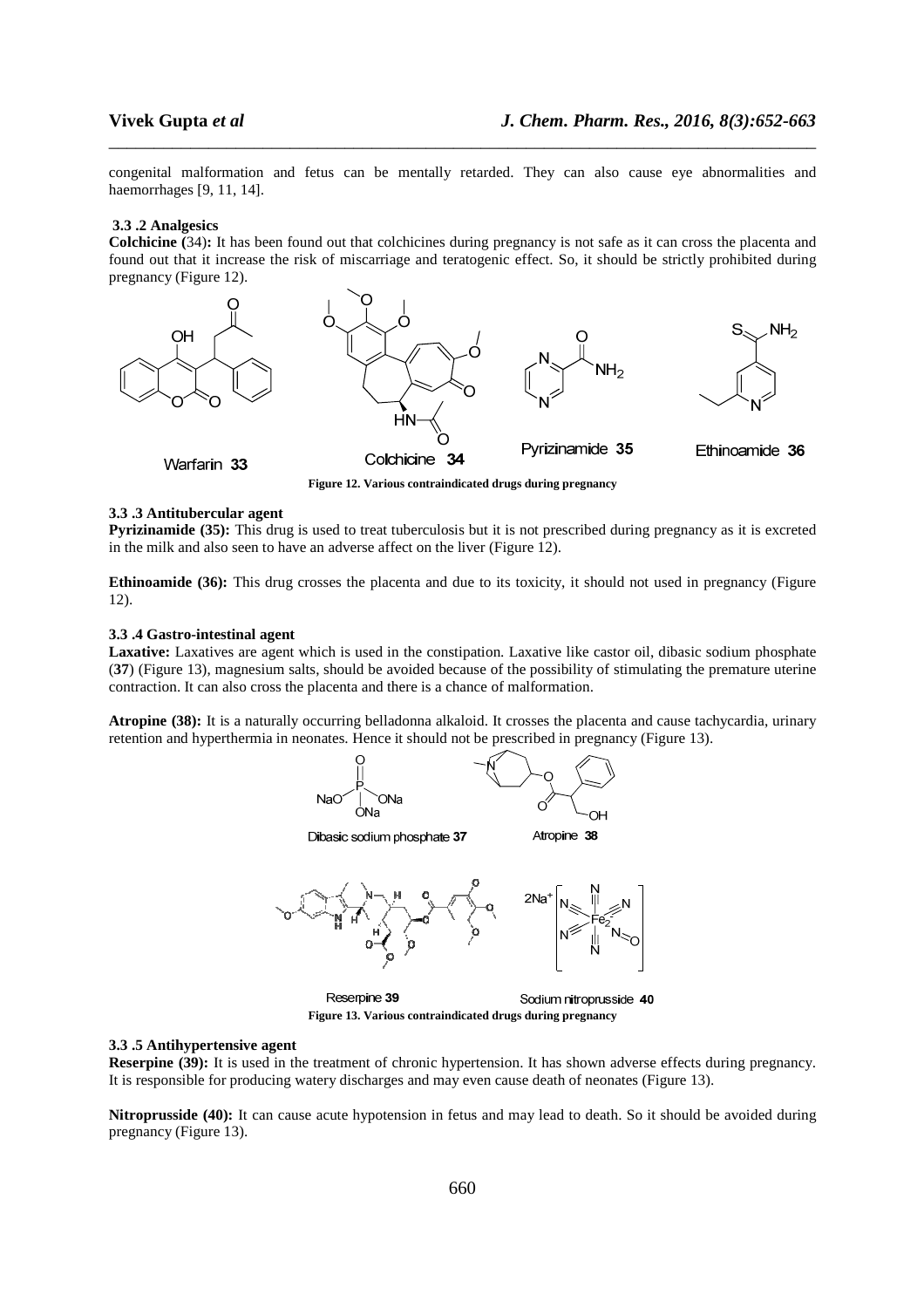#### **3.3 .6 Diuretics**

**Chlorothiazide (41):** It causes decreased birth weight, salt and water depletion in neonates along with hypoglycaemia, hyperbilirubinemia. Infants also show bone marrow depression and thrombocytopenia (Figure 14).

\_\_\_\_\_\_\_\_\_\_\_\_\_\_\_\_\_\_\_\_\_\_\_\_\_\_\_\_\_\_\_\_\_\_\_\_\_\_\_\_\_\_\_\_\_\_\_\_\_\_\_\_\_\_\_\_\_\_\_\_\_\_\_\_\_\_\_\_\_\_\_\_\_\_\_\_\_\_

#### **3.3 .7 Anti-microbial**

**Tetracycline (42):** They don't cause teratogenic effect but causes the calcification of bones or the deposition of calcium in infants. If given during after  $25<sup>th</sup>$  week of gestation it causes the staining of deciduous and tooth malformation [11, 13].



**Figure 14. Various contraindicated drugs during pregnancy** 

#### **3.3 .8 Oral Hypoglycaemic agents**

These are antidiabetic drugs and should not be given during pregnancy as these may cause fetal death while hyperglycaemia can cause malformation and fetal death too (Figure 14). Examples of this drug are sulfonylurea (**43**), metformin (**44**) etc. [11, 13].

#### **3.3 .9 Antimalarial drugs**

**Quinine (45):** This drug is not prescribed during pregnancy as they cause abortion and premature labour and also have adverse effects on the fetus (Figure 15).

#### **3.3 .10 Sedatives**

**Diazepam (46):** It cause cleft lip and also produces neonatal depression and addiction. So it should be avoided during pregnancy (Figure 15).

**Chlordiazepoxide (47)**: It has adverse effect on CNS and heart. It also causes depression and addiction in neonates. So it should be avoided during pregnancy (Figure 15).



**Figure 15. Various contraindicated drugs during pregnancy** 

**3.3.11 Miscellaneous:** Drugs like antithyroid, antineoplastic, lithium, oestrogen and vaccines like rubella, mumps and measles produces teratogenicity or adverse effect so these should be prohibited during pregnancy.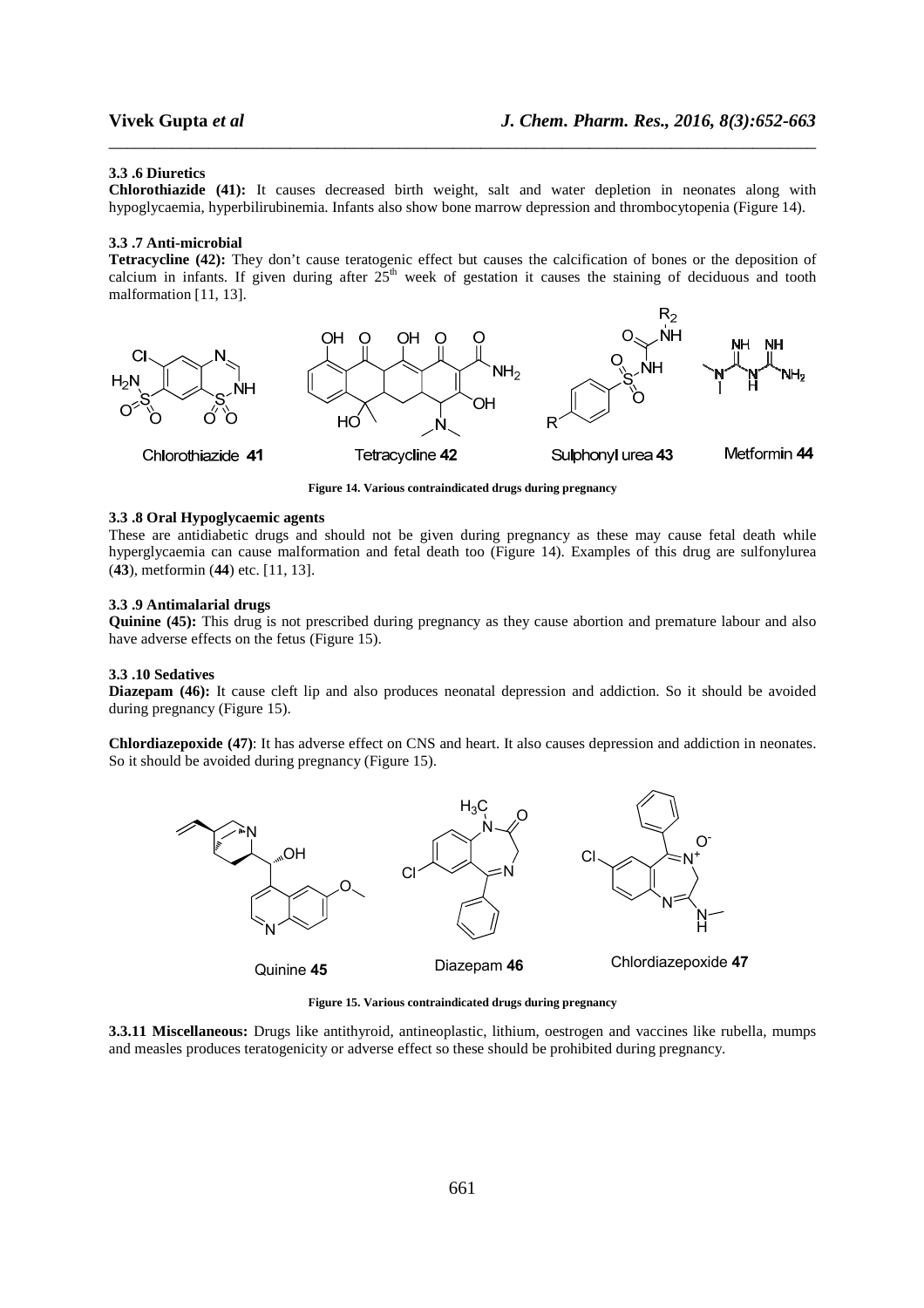| S.<br>No. | <b>Contraindicated Drugs (in pregnancy)</b>                                            | <b>Function</b>                                  | Side effects (in fetus)                                                                   |  |  |
|-----------|----------------------------------------------------------------------------------------|--------------------------------------------------|-------------------------------------------------------------------------------------------|--|--|
| 1.        | Anti coagulants (Warfarin, coumarin)                                                   | Prevent coagulation                              | Mental<br>fetus.<br>retardation<br>congenital<br>in<br>malformation, eye, abnormalities   |  |  |
| 2.        | Analgesic (Colchicines)                                                                | Used in Gout, arthritis                          | High risk of miscarriage and teratogenic effect                                           |  |  |
| 3.        | Antitubercular agent (Pyrizinamide, Ethoamide)                                         | Treat tuberculosis                               | Adverse effect in the liver and cause toxicity                                            |  |  |
| 4.        | Gastrointestinal agent (Laxative-castor<br>oil.<br>dibasic Sodium phosphate, atropine) | Constipation, spasm in<br>the stomach            | High risk of malformation, tachycardia, urinary<br>retention and hyperthermia in neonates |  |  |
| 5.        | Antihypertensive<br>(Reserpine,<br>agent<br>nitroprusside)                             | Treatment of<br>chronic<br>hypertension          | Cause fetal death and acute hypotension in fetus                                          |  |  |
| 6.        | Diuretics (Chlorthiazide)                                                              | Used in edema                                    | Bone marrow depression and thrombocytopenia                                               |  |  |
| 7.        | Antimicrobial (Tetracycline)                                                           | bacterial<br>Used<br>$\mathbf{in}$<br>infections | Calcification of bones or<br>deposition of calcium in infants                             |  |  |
| 8.        | Oral hypoglycaemic agent (Sulfonylurea)                                                | Anti diabetic                                    | Malformation and fetal death                                                              |  |  |
| 9.        | Anti-malarial drugs (Quinine)                                                          | Treatment of malaria                             | Can cause abortion and premature labor                                                    |  |  |
| 10.       | Sedatives (Diazepam, Chlordiazepoxide)                                                 | Sleep inducer                                    | Cleft lips and neonatal depression and<br>adverse<br>effect on CNS and heart              |  |  |
| 11.       | Miscellaneous (antithyroid, lithium, estrogen and<br>vaccines)                         | Used in rubella, mumps<br>and measles            | Teratogenicity and adverse Effect                                                         |  |  |

\_\_\_\_\_\_\_\_\_\_\_\_\_\_\_\_\_\_\_\_\_\_\_\_\_\_\_\_\_\_\_\_\_\_\_\_\_\_\_\_\_\_\_\_\_\_\_\_\_\_\_\_\_\_\_\_\_\_\_\_\_\_\_\_\_\_\_\_\_\_\_\_\_\_\_\_\_\_ **Table 3: A list of contraindicated drug during pregnancy [18]** 

### **CONCLUSION**

The safe and unsafe medications during pregnancy is a very important prospective of life as it carries the two lives conjoined for the certain period of time. During that time period both the mother and the fetus should be safe, sound and grow healthy. This review summarizes the safe and unsafe list of drugs during pregnancy. The source has been abstracted and compared across the sites and also the text book for the co-reference. With the new discovery of the drugs it is very important for the one to be aware of the contraindications during undergoing any medications. The first safe methods to refrain from such interaction during pregnancy are always consulting the medical practitioner and prescribe the drugs even of OTC category especially during the pregnancy as there are so many complications in it. One important and unrecognized reason is the poor compliance of pregnant women. One study in an article found that majority of the pregnant women would not take a course of drug treatment as prescribed by the doctor as there is the same fear of harming the fetus as the main concern for mothers. It is important that the benefits and risk of stopping treatment to be explained and informed properly. Drug may also be less effective during pregnancy because of pharmacokinetic changes such as increased metabolism. Doses of these drugs may need to be adjusted during pregnancy.

#### **REFERENCES**

[1] G Curtis, J Schuler (**2000**). Your Pregnancy Week by Week Fisher Books. [ONLINE] Available at:https://books.google.com/books/about/Your\_Pregnancy\_Week\_by\_Week.html?id=1pBXnVrW5nAC. [Accessed 10, March **2016**].

[2] RS Waddell, (**2006**). "FertilityPlus.org".Home Pregnancy Test hCG Levels and FAQ. [ONLINE] Available at: http://www.fertilityPlus.org/faq/hpt.html. [Accessed 20, November **2015**].

[3] The Sensible Guide to a healty preganancy. [ONLINE] Available at: www.phac-aspc.gc.ca/hp-gs/pdf/hpguideeng.pdf. [Accessed 20, November **2015**].

[4] AP Kourtis, JS Read, DJ Jamieson. *New Eng. J. Med.,* **2014**, 370(23), 2211-2218.

[5] U.S. Food and Drug Administration. Dietary Supplement Labeling Guide. Updated April 2005. [ONLINE] Available at:

http://www.fda.gov/Food/GuidanceComplianceRegulatoryInformation/Guidance

Documents/DietarySupplements/DietarySupplementla. [Accessed 20, November **2015**].

[6] UNICEF, WHO, World Bank, UN-DESA Population Division. Levels and Trends in Child Mortality. Report 2015. [ONLINE]

Available at: http://www.who.int/maternal\_child\_adolescent/documents/levels\_trends\_child\_mortality\_2015/en/. [Accessed 20, November **2015**].

[7] Maternal mortality Fact sheet N°348; Updated [ONLINE] Available at:

http://www.who.int/mediacentre/factsheets/fs348/en/. [Accessed 20, November **2015**].

[8] Taking Medicine During Pregnancy. [ONLINE] Available at: http://www.webmd.com/baby/guide/taking-